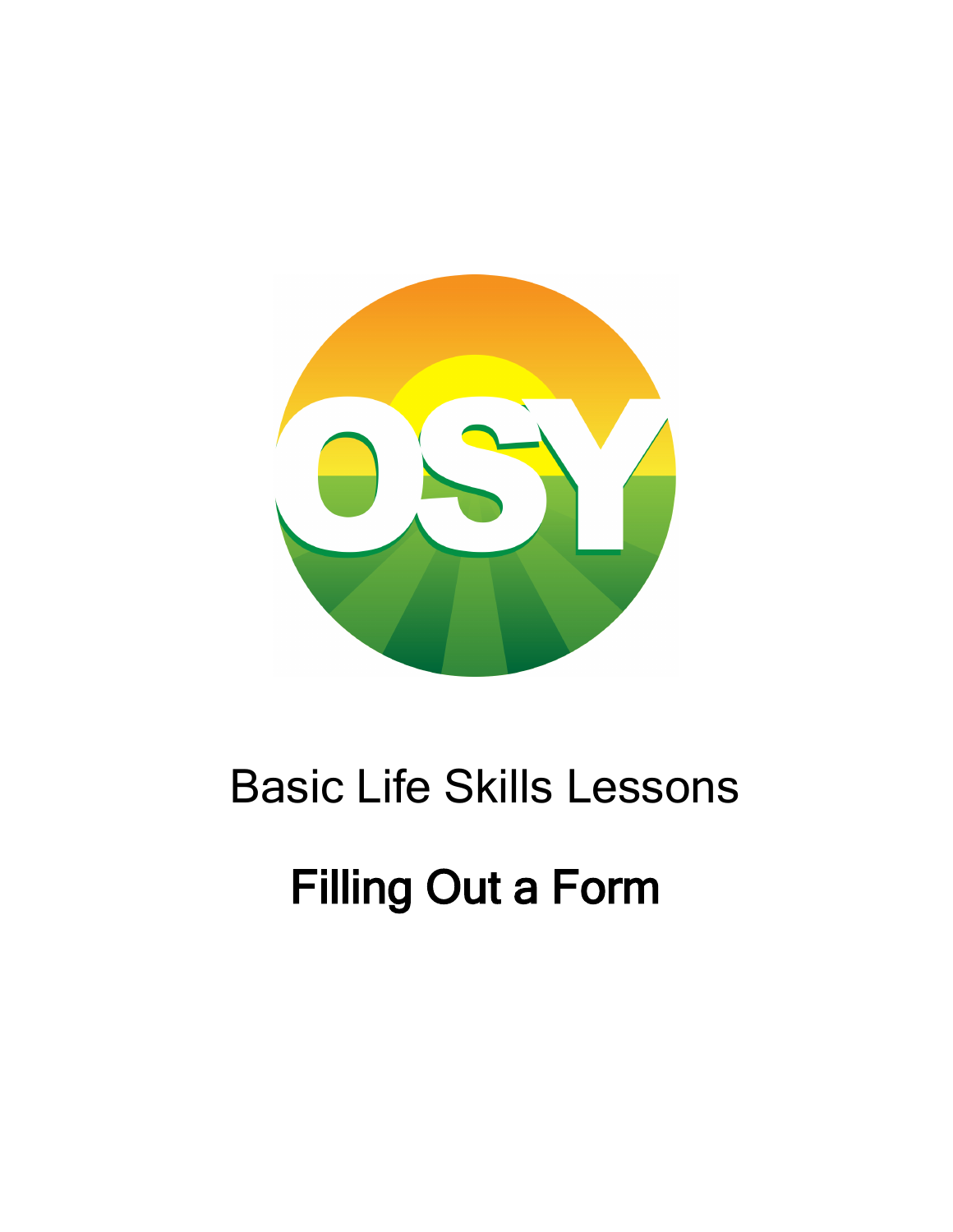

# **Filling Out a Form**

#### **Learning Objective:**

1) Understand common, universal information necessary to fill out a form 2) Effectively fill out a basic form ie: money wiring form, store discount form, basic health care form, driver's license application form, etc.

#### **Materials:**

- 1) Blank form that is included with this lesson
- 2) Other sample forms mentioned above
- when applicable
- 3) White board (or notebook)

#### **New Vocabulary:**

Nombre - First Name Apellido - Last Name Dirección de la calle - Street Address Ciudad - City Estado - State Código Postal - Zip Code Fecha - Date Cantidad - Amount Número de Teléfono - Phone Number Fecha de Nacimiento – Birth Date

**LANGUAGE NOTE**: The following lesson is intended to be taught entirely in Spanish for beginning English Language Learners. If your student has a more advanced language level, this same lesson can be taught using as much English as is appropriate. If your student is already familiar with the vocabulary used to send a money order, you can choose a more complex form, such as a dental or health form, and adapt the lesson accordingly.

**LESSON NOTE:** Use forms that are most applicable to meet the needs of the student. Discover how they send money to family in native country and assist them with these forms if helpful. Discuss how students may choose to deal with certain questions on a form such as social security number and number of dependents. Also discuss how the date is written in a different format in the United States.

| <b>Time</b>       | <b>Procedure</b>                                                                                                                                                                                                                                                                                                                                                                                                            |
|-------------------|-----------------------------------------------------------------------------------------------------------------------------------------------------------------------------------------------------------------------------------------------------------------------------------------------------------------------------------------------------------------------------------------------------------------------------|
| 5 Minutes         | <b>I. Give Pre-Assessment</b>                                                                                                                                                                                                                                                                                                                                                                                               |
| 5 Minutes         | II. Warm-up<br>Discuss whether your students have any previous experience filling out<br>common forms in either English or Spanish. For example, have they filled<br>out money orders or doctor's office forms? Do they have discount cards for<br>Rite Aid or local grocery stores?                                                                                                                                        |
| <b>10 Minutes</b> | <b>III. Fill Out Form</b><br>a) Fill out the attached form with student. Begin with a form in Spanish<br>and then fill out a form in English. This process will allow them to<br>become familiar with the form if they aren't already and gather the<br>information they need to fill it out.<br>b) Using the form as a reference, make a list together of new vocabulary<br>on the white board (see vocabulary box above). |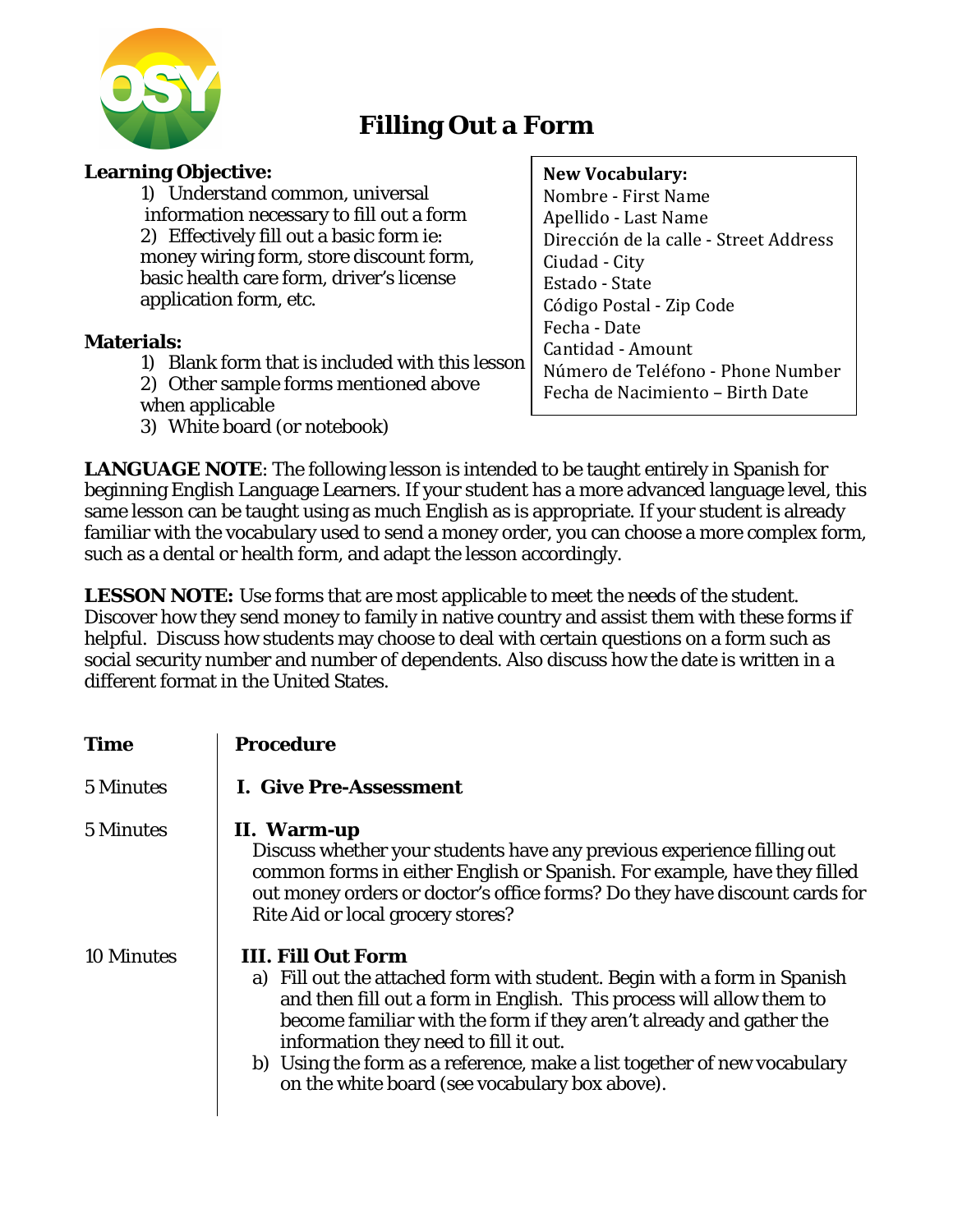| <b>10 Minutes</b> | <b>IV. Practice Vocabulary</b><br>Using the text on the white board as a visual aid, have the students repeat<br>the English word after you say the Spanish word followed by the English<br>word. Practice a few times until you can point to the words on the board<br>and students can read them.                                                                                  |
|-------------------|--------------------------------------------------------------------------------------------------------------------------------------------------------------------------------------------------------------------------------------------------------------------------------------------------------------------------------------------------------------------------------------|
| 5-10 Minutes      | V. Form-Filling "Pictionary"<br>Once students are familiar with the words and can comfortably pronounce<br>them, erase them from the board. Test and reinforce students' knowledge<br>of the words by playing "Pictionary." For example, the teacher writes "802-<br>279-3898" on the board and students say "phone number." Teacher writes<br>"López" and students say "Last name." |
| 5-10 Minutes      | <b>VI. Practice Forms</b><br>a) Give students sample English-only forms to fill out using sample<br>information (see sample information and form provided with this<br>lesson). Use "scrambled" and/or regular form depending on level of<br>difficulty your student needs.<br>b) Practice and reinforce any vocabulary that students struggled with<br>when filling out the form.   |
| 10-15 Minutes     | <b>VII. Give Post-Assessment</b>                                                                                                                                                                                                                                                                                                                                                     |
|                   | <b>VIII. Conduct Skills Assessment Below</b><br>Give students a second copy of the English-only form and ask them to fill it<br>out without assistance using their own information. Work together to<br>complete any parts that the student may have left blank in order to review<br>and reinforce any vocabulary they may not have mastered.                                       |
| <b>15 Minutes</b> | <b>Enhancement Activities</b><br>Take a photo of the filled-out form with student's cell phone camera for<br>their future use when filling out forms.                                                                                                                                                                                                                                |

### **Skills Rubric**

|                                               | 2                                                                                                            | 3                                                                                              | 4                                                                                     |
|-----------------------------------------------|--------------------------------------------------------------------------------------------------------------|------------------------------------------------------------------------------------------------|---------------------------------------------------------------------------------------|
| <b>Student</b><br>is unable<br>to do<br>task. | <b>Student</b><br>completes less<br>than 7 sections<br>of the form or<br>completes it<br>with<br>assistance. | <b>Student is</b><br>able to<br>complete 7-8<br>sections of the<br>form without<br>assistance. | <b>Student is</b><br>able to<br>complete the<br>entire form<br>without<br>assistance. |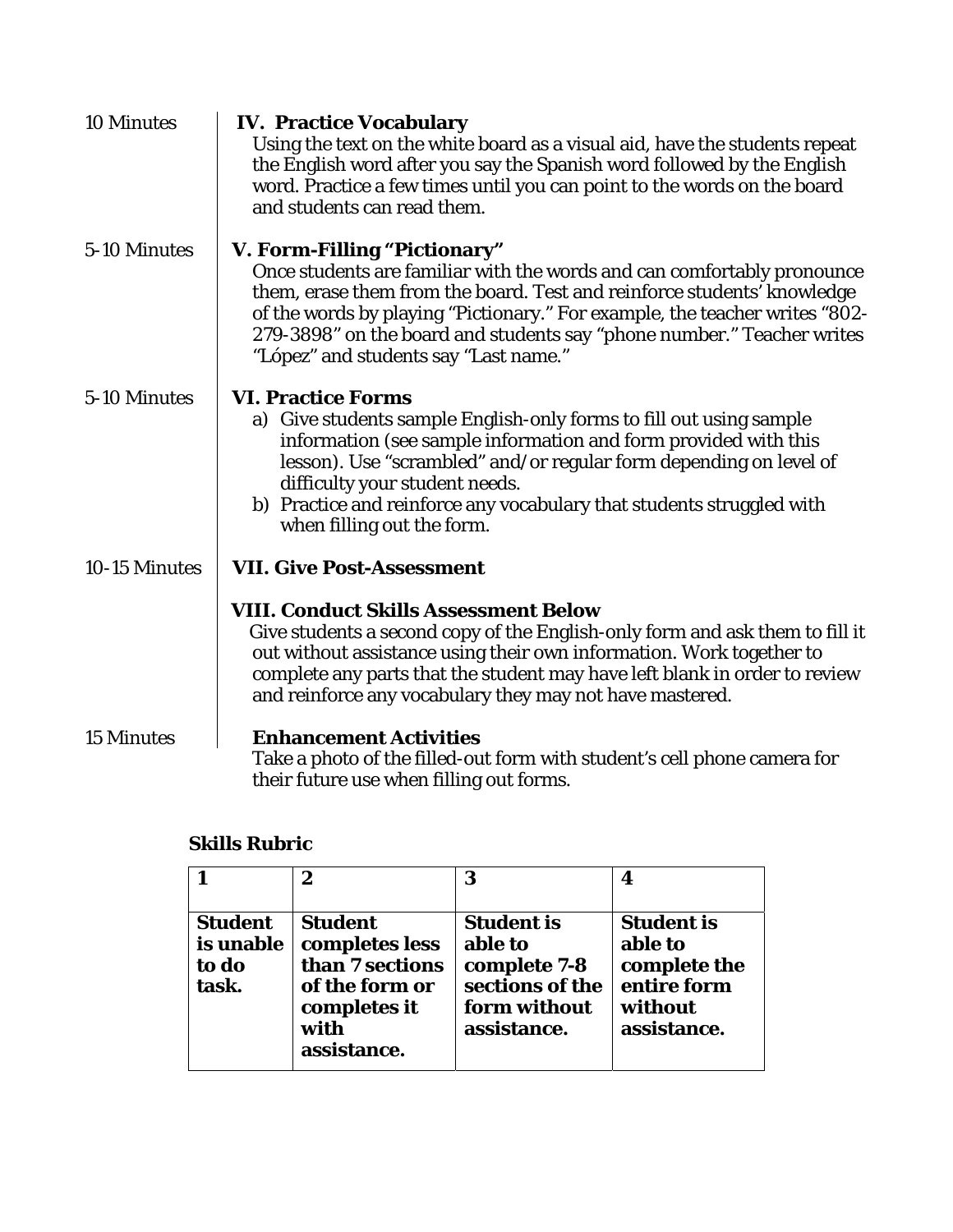#### Regular Sample Form

#### Sample Information

Fecha: September 12, 2011 Nombre: Pilar Apellido: Rosas López Dirección de la calle: 1258 Town Farm Road Ciudad: Chelsea Estado: Vermont (VT) Código Postal: 05038 Número de Teléfono: 802-522-3498 Cantidad: \$500 USD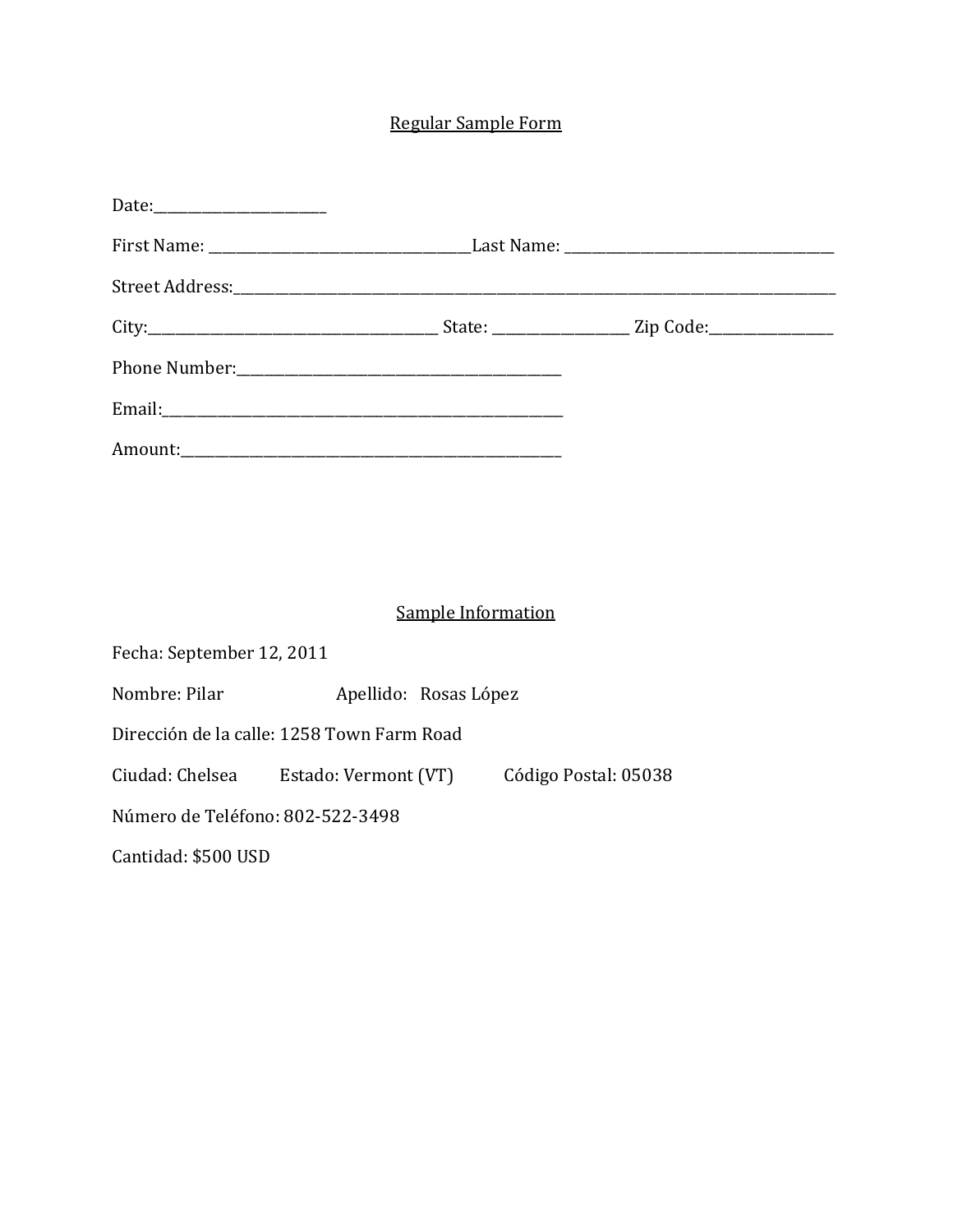## "Scrambled" Sample Form

| <b>Sample Information</b>                      |                      |  |  |
|------------------------------------------------|----------------------|--|--|
| Fecha: January 23, 2011                        |                      |  |  |
| Nombre: Eduardo<br>Apellido: García de la Cruz |                      |  |  |
| Dirección de la calle: 565 Brook Road          |                      |  |  |
| Ciudad: Braintree Estado: Vermont (VT)         | Código Postal: 05060 |  |  |
| Número de Teléfono: 802-505-3105               |                      |  |  |
| Cantidad: \$350 USD                            |                      |  |  |
|                                                |                      |  |  |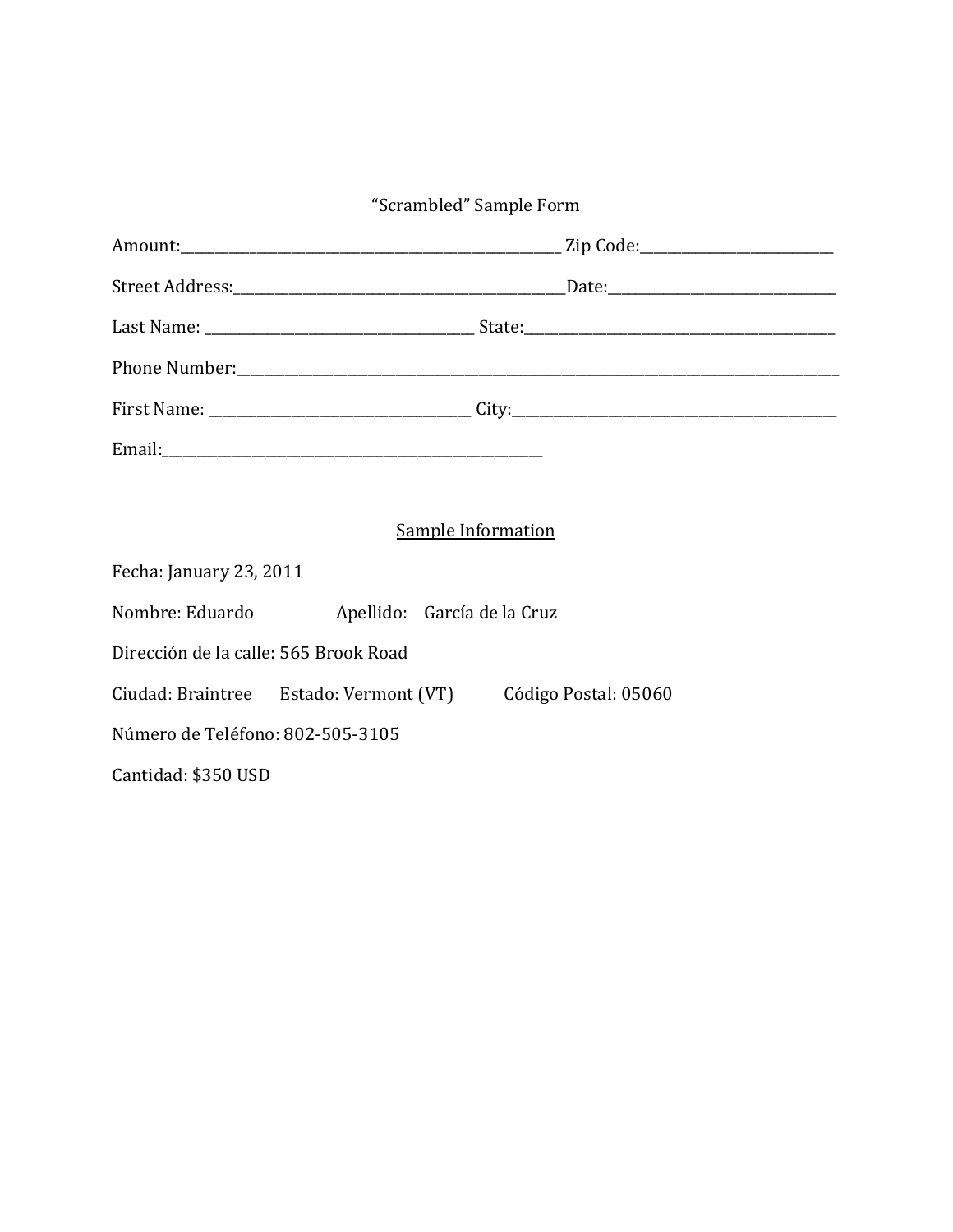| <b>Filling Out a Form</b><br>Pre-Assessment                                                                                                | Date:<br>Name:                                       |                                                                                                                                         |  |
|--------------------------------------------------------------------------------------------------------------------------------------------|------------------------------------------------------|-----------------------------------------------------------------------------------------------------------------------------------------|--|
|                                                                                                                                            | Circle the correct answer.                           |                                                                                                                                         |  |
| 1. When might you need to fill out a<br>form?                                                                                              | d. all of the above                                  | a. at the dentist or the doctor's office<br>b. when you send money to your<br>family or friends<br>c. when you send a package or letter |  |
| 2. <i>Amount</i> means the place you<br>would like to send your money or<br>package.                                                       | True                                                 | False                                                                                                                                   |  |
| 3. What information might you need<br>when filling out a form?                                                                             | address<br>c. your birth date<br>d. all of the above | a. your first name and last name<br>b. your current phone number and                                                                    |  |
| 4. Is <i>date of birth</i> the same as<br>today's date?                                                                                    | Yes                                                  | N <sub>0</sub>                                                                                                                          |  |
| 5. Should you write down all of the<br>information you will need and<br>bring it with you to the store, post<br>office or doctor's office? | Yes                                                  | N <sub>0</sub>                                                                                                                          |  |
|                                                                                                                                            |                                                      | Total Correct:                                                                                                                          |  |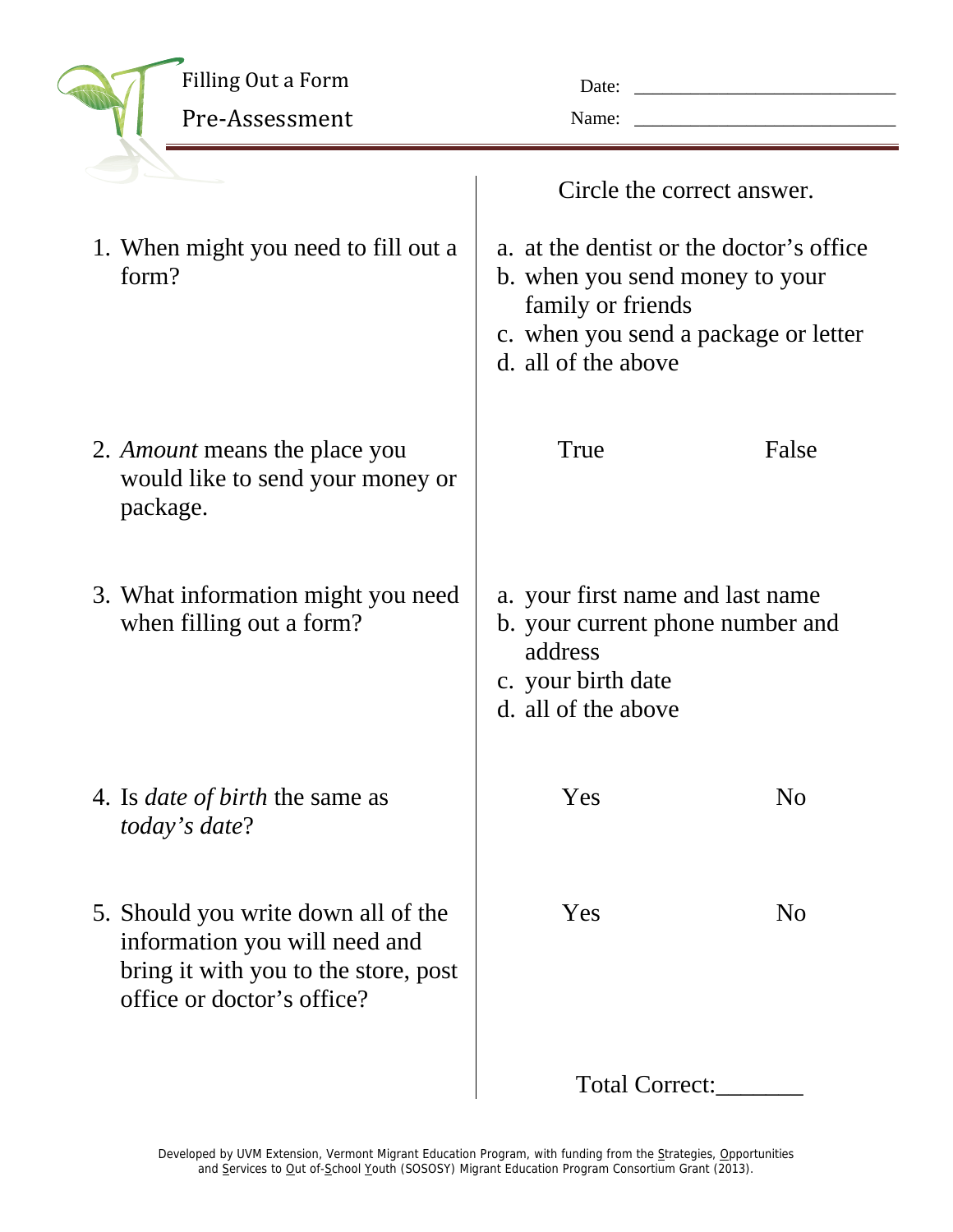|                                                              | Llenado de Formularios<br>Pre-Evaluación                                                                                         | Fecha:<br>Nombre:                                                                                                                |                |
|--------------------------------------------------------------|----------------------------------------------------------------------------------------------------------------------------------|----------------------------------------------------------------------------------------------------------------------------------|----------------|
|                                                              |                                                                                                                                  | Circula la respuesta correcta.                                                                                                   |                |
| 1. ¿En qué situaciones tendrías que<br>llenar un formulario? |                                                                                                                                  | a. en el consultorio médico<br>b. cuando envías dinero<br>c. cuando envías un paquete o una<br>carta<br>d. todos los anteriores  |                |
|                                                              | 2. Cantidad significa el lugar a donde<br>quieres enviar dinero o un paquete.                                                    | Verdadero                                                                                                                        | Falso          |
|                                                              | 3. ¿Qué información podrías necesitar al<br>llenar un formulario?                                                                | a. tu nombre y apellido<br>b. tu número telefónico y dirección<br>actual<br>c. tu fecha de nacimiento<br>d. todos los anteriores |                |
|                                                              | 4. ¿La fecha de nacimiento significa lo<br>mismo que la <i>fecha del día de hoy</i> ?                                            | Sí                                                                                                                               | N <sub>0</sub> |
|                                                              | 5. ¿Debes anotar toda la información<br>que necesitas y llevarla contigo a la<br>tienda, oficina postal o consultorio<br>médico? | Sí                                                                                                                               | N <sub>0</sub> |
|                                                              |                                                                                                                                  | Total de Aciertos:                                                                                                               |                |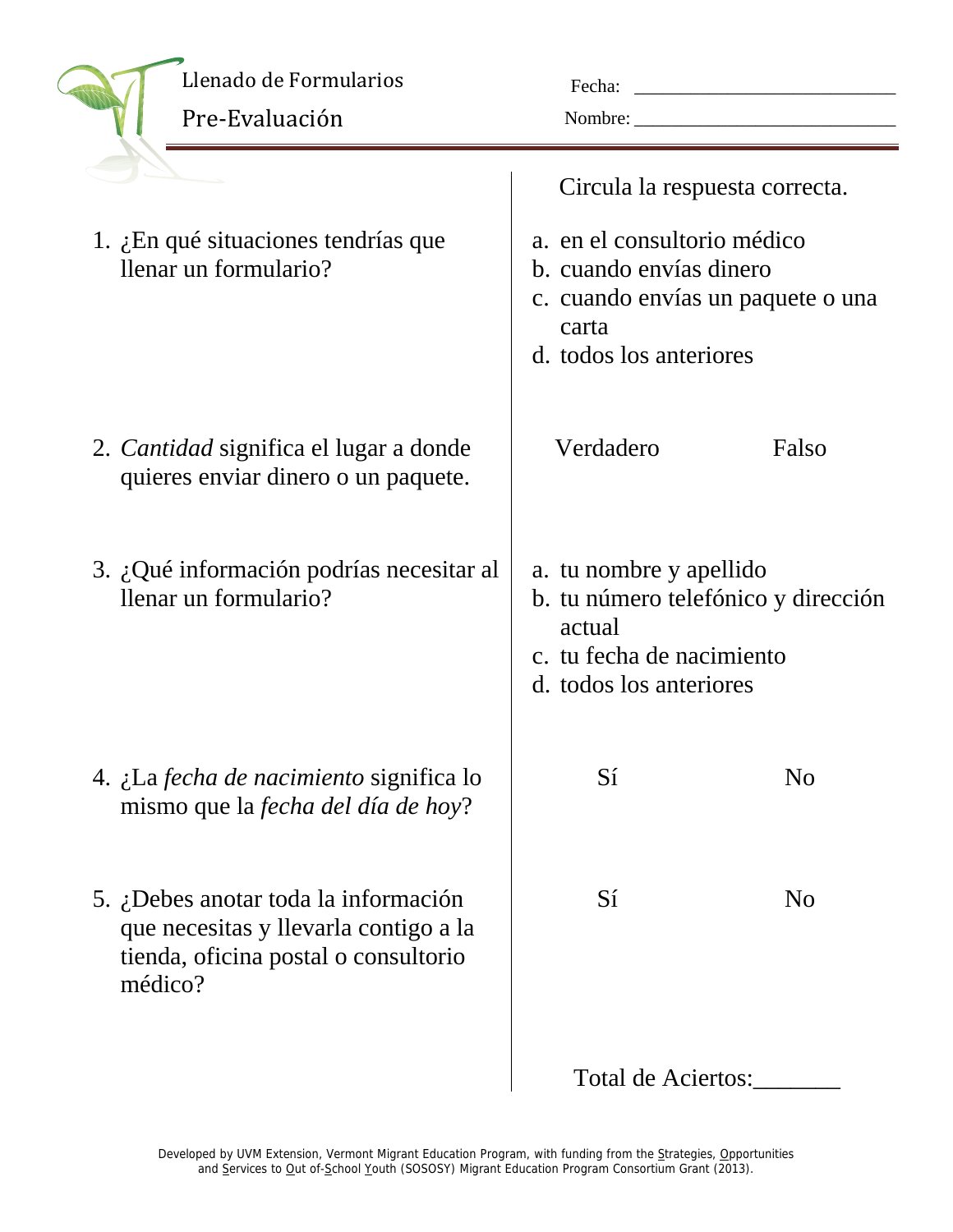| <b>Filling Out a Form</b><br>Post-Assessment                                                                                               | Date:<br>Name:                                                                                                                                                 | <u> 1989 - Johann Barbara, martin amerikan basal dan berasal dalam basal dalam basal dalam basal dalam basal dala</u> |
|--------------------------------------------------------------------------------------------------------------------------------------------|----------------------------------------------------------------------------------------------------------------------------------------------------------------|-----------------------------------------------------------------------------------------------------------------------|
|                                                                                                                                            |                                                                                                                                                                | Circle the correct answer.                                                                                            |
| 1. When might you need to fill out a<br>form?                                                                                              | a. at the dentist or the doctor's office<br>b. when you send money to your<br>family or friends<br>c. when you send a package or letter<br>d. all of the above |                                                                                                                       |
| 2. <i>Amount</i> means the place you<br>would like to send your money or<br>package.                                                       | True                                                                                                                                                           | False                                                                                                                 |
| 3. What information might you need<br>when filling out a form?                                                                             | a. your first name and last name<br>b. your current phone number and<br>address<br>c. your birth date<br>all of the above                                      |                                                                                                                       |
| 4. Is <i>date of birth</i> the same as<br>today's date?                                                                                    | Yes                                                                                                                                                            | N <sub>0</sub>                                                                                                        |
| 5. Should you write down all of the<br>information you will need and<br>bring it with you to the store, post<br>office or doctor's office? | Yes                                                                                                                                                            | N <sub>o</sub>                                                                                                        |
| Write your complete address including your first name, last name, street                                                                   |                                                                                                                                                                |                                                                                                                       |

Write your complete address including your first name, last name, street address or post office box, city, state, and zip code. Include your email address. (not scored) \_\_\_\_\_\_\_\_\_\_\_\_\_\_\_\_\_\_\_\_\_\_\_\_\_\_\_\_\_\_\_\_\_\_\_\_\_\_\_\_\_\_\_\_

\_\_\_\_\_\_\_\_\_\_\_\_\_\_\_\_\_\_\_\_\_\_\_\_\_\_\_\_\_\_\_\_\_\_\_\_\_\_\_\_\_\_\_\_\_\_\_\_\_\_\_\_\_\_\_\_\_\_\_\_\_

\_\_\_\_\_\_\_\_\_\_\_\_\_\_\_\_\_\_\_\_\_\_\_\_\_\_\_\_\_\_\_\_\_\_\_\_\_\_\_\_\_\_\_\_\_\_\_\_\_\_\_\_\_\_\_\_\_\_\_\_\_

Total Correct: